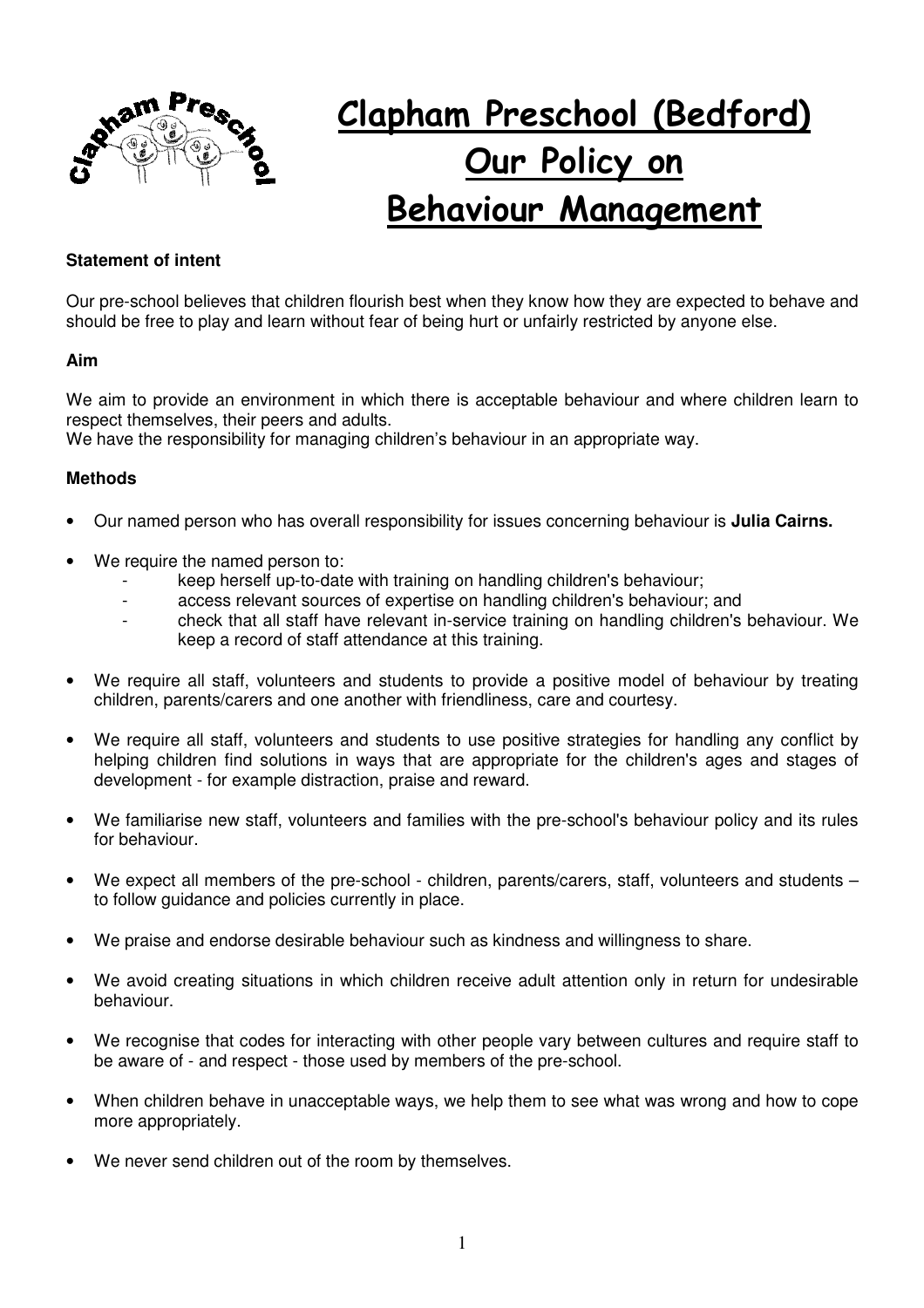- We never use physical punishment, such as smacking or shaking. Children are never threatened with these.
- We do not use techniques intended to single out and humiliate individual children.
- We only use physical restraint, such as holding, to prevent physical injury to children or adults and/or serious damage to property. Details of such an event (what happened, what action was taken and by whom, and the names of witnesses) are brought to the attention of our pre-school leader and are recorded in our Incident Book. A parent is informed on the same day and signs the Incident Book to indicate that he/she has been informed.
- In cases of serious misbehaviour, such as racial or other abuse, we make clear immediately the unacceptability of the behaviour and attitudes, by means of explanations rather than personal blame.
- We do not shout or raise our voices in a threatening way to respond to children's behaviour.
- We handle children's unacceptable behaviour in ways which are appropriate to their ages and stages of development - for example by distraction, discussion or by withdrawing the child from the situation.
- We work in partnership with children's parents/carers. Parents/carers are regularly informed about their children's behaviour by their key person. We work with parents/carers to address recurring unacceptable behaviour, using objective observation records to help us to understand the cause and to decide jointly how to respond appropriately.
- Staff and children will make regular observations to the British Values board in the rooms created by children.

## **Bullying**

Bullying involves the persistent physical or verbal abuse of another child or children. We take bullying very seriously.

If a child bullies another child or children:

- We intervene to stop the child harming the other child or children;
- We explain to the child doing the bullying why her/his behaviour is inappropriate;
- We give reassurance to the child or children who have been bullied;
- We encourage the child who has done the bullying to say sorry for her/his actions;
- We make sure that children who bully receive praise when they display acceptable behaviour;
- We do not label children who bully;
- When children bully, we discuss what has happened with their parents/carers and work out with them a plan for handling the child's behaviour; and
- When children have been bullied, we share what has happened with their parents/carers, explaining that the child who did the bullying is being helped to adopt more acceptable ways of behaving.

This policy was adopted at a meeting of Clapham Preschool held on …………………………………………

Signed on behalf of the pre-school …………………………………………………